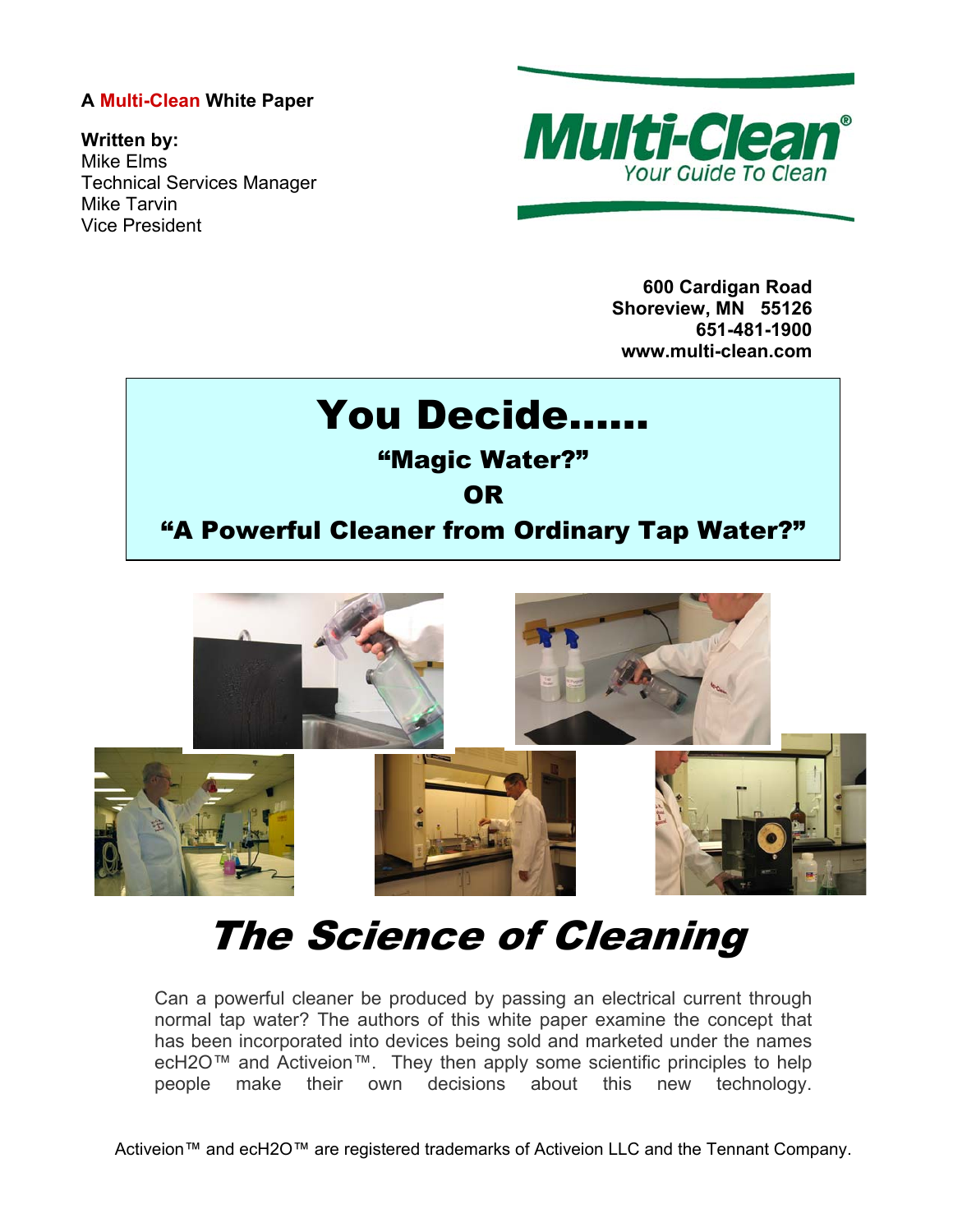

# **Contents**

| Introduction                          | 2 |  |
|---------------------------------------|---|--|
| Electrolysis of water                 | 2 |  |
| <b>How Cleaners Work</b>              | 3 |  |
| Tap Water as a Raw Material           | 4 |  |
| Acid and Alkaline lons                | 5 |  |
| A Sanitizer?                          | 5 |  |
| <b>Measuring Cleaning Performance</b> | 6 |  |
| Summary: The Main Questions           | 6 |  |
| <b>Ergonomics and Cost</b>            | 7 |  |
| Definitions and Resources             | 8 |  |
| <b>Surface Tension Demonstration</b>  | 9 |  |
|                                       |   |  |



# **Disclaimer**

The authors of this white paper possess Bachelor of Science Degree's in Chemistry and have actively worked in the product development for Multi-Clean with a combined 32 years of experience.

The authors acknowledge that as employees of Multi-Clean, a certain bias will be implied. We also acknowledge that we do not have access to the scientific data used to substantiate the claims made by either Activeion™ LLC or the Tennant Company.

We hope that this White Paper will generate legitimate questions about this technology that will be answered with equally scientific explanations.

#### **Introduction**

Turning ordinary tap water into a powerful cleaner is a green marketer's dream come true. Or is it too good to be true? This paper looks at some of the chemistry behind the concept of passing an electrical current through tap water and the expectant results. We also look at the science of cleaning using traditional 'surfaceactive-agents' (surfactants). Then, we apply these concepts to discuss if or how this "electrified" water could be used to clean surfaces.

As you read this paper, there are three issues that are discussed in depth: **1)** The relationship between effective cleaning and a key chemical

> property of water referred to as '*Surface Tension'*. **2)** The potential variability in the claimed cleaning solution when tap water and electrical current are the only raw materials utilized. Using impurities in water as the means to making this system work needs to acknowledge the tremendous

variability of impurities present in ordinary tap water. **3)** The role of acidic and alkaline ions in cleaning products.

With the emphasis in the cleaning industry about science based cleaning, we feel this white paper is timely. This paper was not written to draw conclusions, but simply to raise legitimate questions about the technology and allow potential purchasers to make informed decisions.

#### **Electrolysis of Water**

Pure water is a poor conductor of electricity. To create any meaningful reactions in water using a low electrical energy source, a carrier of the charge referred to as an "electrolyte" is needed. One of the simplest and best known

#### **Key Terms Surface Tension** Electrolysis **Surfactants Emulsification** Ions: Acidic & Alkaline

**Sanitizer**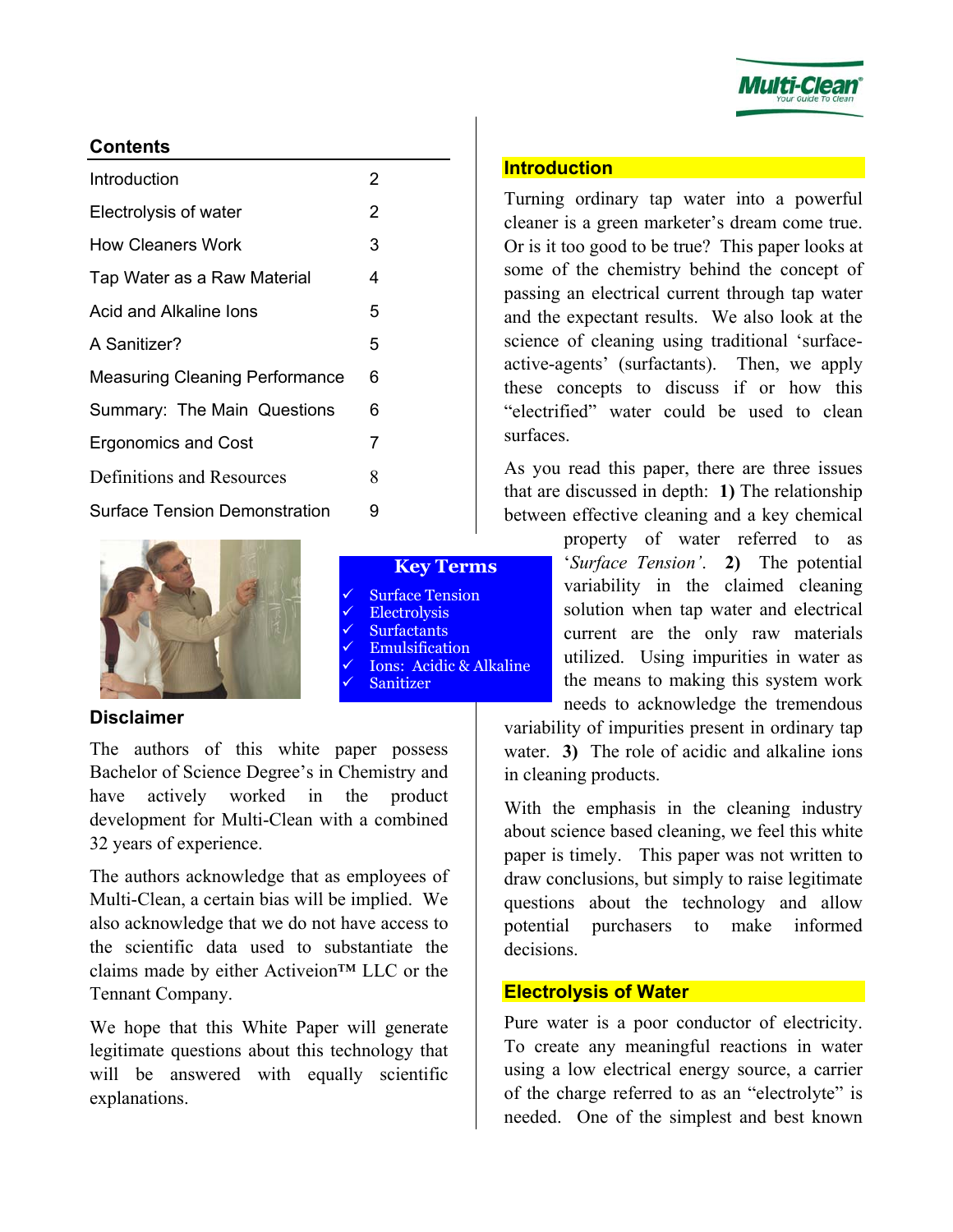electrolytes is table salt (Sodium Chloride or NaCl to the chemist). In fact, "electrolyzed water" devices that use sodium chloride as an electrolyte to make claimed cleaning solutions are commercially available. These devices create two separable solutions, a mild alkaline pH solution, and an acidic bleach solution. Since the Activeion<sup>™</sup> or the Tennant Ech2o™ do not claim to add anything to the water; it is presumed that natural impurities present in normal tap water are being used as the current carrier or **"**electrolyte". It is further presumed that these impurities enter into chemical reactions that produce the claimed cleaning solution.

It should be duly noted, that very little would happen if a low energy electrical current is passed through truly pure (distilled, deionized or reverse osmosis) water.

# **How Cleaners Work**

Water alone is not an effective cleaner because it has a high surface tension and does not wet surfaces effectively.



A good example is the beading of rain water on the surface of a waxed automobile. Water adheres weakly to wax (low surface tension) and strongly to itself (high surface tension), so water clusters into drops. Surface tension gives them their near-spherical shape, because a sphere has the smallest possible surface area to volume ratio.

The difference in surface tension between the water and the waxed car surface causes the water to repel or bead up and does not get the surface wet.

This can be shown by moving the beaded water



drops around a surface like a hockey puck. If the water is repelling from the surface, it can not go into pores, cracks or anywhere soils can hide.

By adding tiny amounts of a compound known as a surfactant (Surface-Active-Agent), the active ingredients in all cleaners, the surface tension of the water is dramatically reduced from 73 dynes/centimeter to 30 dynes /cm, allowing the water to spread over surfaces, penetrate dirt and lift it from surfaces. In laymen's terms…. "surfactants make water wetter".

#### **Surface Tension Table**

| <b>Mixture</b>             | <b>Surface Tension</b> |  |
|----------------------------|------------------------|--|
| Water                      | 73 dynes / cm          |  |
| Surfactant (.005%)         | 30 dynes / cm          |  |
| <b>ActiveIon™ Solution</b> | Unable to measure      |  |

Cleaners are also effective at emulsifying oily soils to allow for removal from surfaces by rinsing, mopping, wiping etc. The ecH2O™ information acknowledges that for petroleum soils, a conventional degreaser is necessary.

#### **Emulsification**

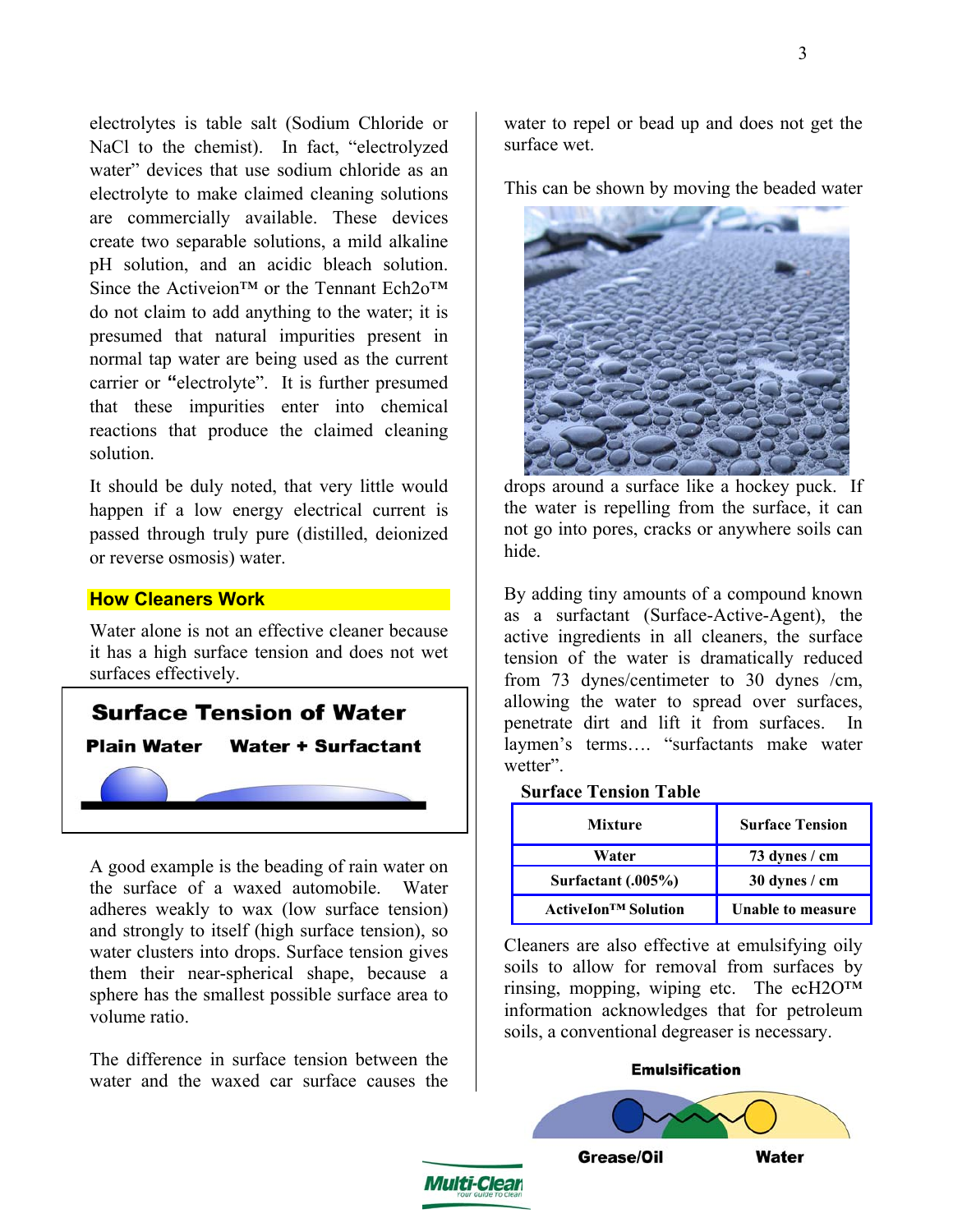Detergents or surfactants are made up of a long chain molecule. One end is water loving, while the other end is oil loving. Cleaners allow the greasy/oily soils to emulsify with water to allow the soils to be suspended until they are rinsed away.



We all know that if our hands get visibly dirty and we wash them with plain water, the dirt is not removed. Add a little soap (aka surfactant) and Voila! Dirt is quickly removed. Try washing your dishes, pots and pans with only water and see how clean they become. Now try it with the Activeion™ device… any better results? You decide.

Measuring surface tension is typically done with an instrument called a Surface Tensiometer. One such device is the du Nuoy surface tensiometer which

reads static surface tension by measuring the force necessary to pull a platinum-iridium ring from a liquid-air interface (see photo). Unfortunately, because it is claimed the



solutions exiting the Activeion<sup>™</sup> sprayer (as well as the ecH2O™ scrubber) returns to regular tap water in 45 seconds, this scientific method for measuring surface tension is not practical.

Bill Nye, "The Science Guy™"actually explains the idea of how cleaners work through surface tension reduction in the Activeion<sup>™</sup> video (about  $\frac{1}{2}$  way through) found on the Activeion™ website.

Our own visual observations seem to show that there is a little or no surface tension reduction to the "electrified water" immediately after the water exits the Activeion™ sprayer.

# **Tap Water as a Raw Material**

Water is sometimes referred to as the "universal solvent". If you have ever cleaned hard water scale from fixtures or soap scum from showers, you know that water creates some unique cleaning challenges. Cleaning with just water doesn't work, and many times, it's the water residue that caused those problems in the first place.

Water quality throughout the United States varies widely. This suggests a wide variance of impurities present in normal tap water. The

most common impurities found are Calcium and Magnesium ions, which are the primary ingredients of what is commonly referred to as Surfactants (Surface-Active-Agents) are compounds that dramatically reduce the surface tension of water enabling cleaning products to work effectively.

"hard" water. It is presumed that the Activeion™ and the Ech2o™ systems depend on these ions to be the "electrolyte" in order for the tap water to carry a current.

But water chemistry not only varies by geographic location, it varies from building to building. Many commercial facilities use water softening equipment to remove the Calcium and Magnesium from water. Traditional softening systems use salt (sodium chloride-NaCl) as a way to exchange the Calcium and Magnesium ions for less harmful sodium ions.

Some buildings are now using reverse osmosis filtration systems to remove nearly all ions from the water. Many homes are also equipped with reverse osmosis filter systems in their kitchen tap water supply.

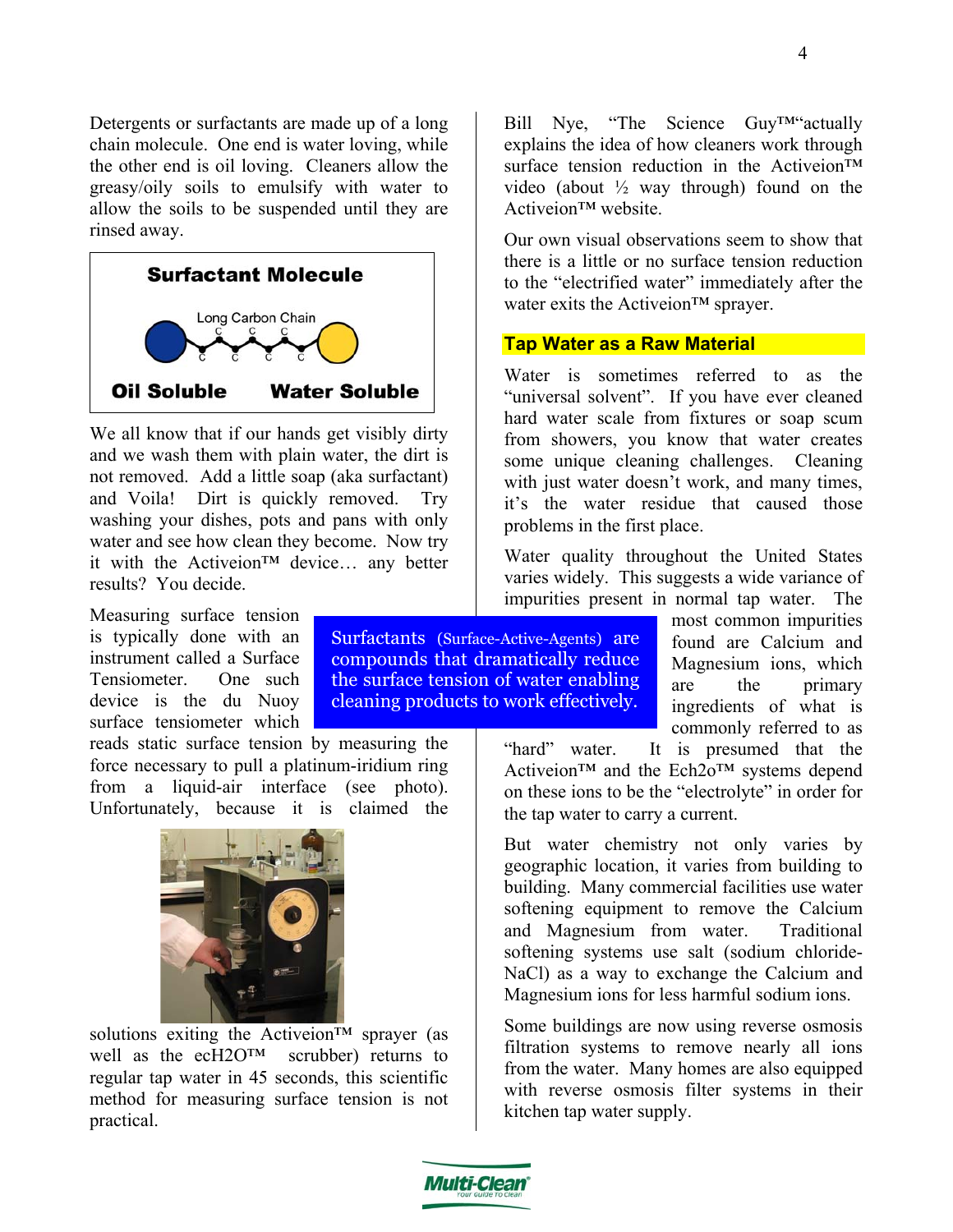Without a water quality analysis, it is very hard to know the quality of the "tap" water in every faucet across the country. How will this affect the performance of the Activeion™ or ecH2O™ equipped scrubbers?

The water quality issue is mentioned in the ecH2O™ information that addresses this question: "*What if I use the machine in an area with hard water***?**" The reply is "*ecH2O uses smart technology which detects mineral content in the water and adjusts the electrical current accordingly*". It further states that "*the result is a consistent output and cleaning performance regardless of water type***"**.

# **Acidic and Alkaline based Cleaners**

Acidic or alkaline ions can help a cleaner be more effective. These ions by themselves are **NOT** cleaners however, but are commonly combined with surfactant solutions, to help buffer the cleaning solution and enhance cleaning power.

For greasy or oily soils, traditional cleaners and degreasers use "alkaline based builders (i.e. ions) and surfactants" to increase the emulsifying ability and allow these soils to be removed.

For soils like hard water deposits, soap scum or rust stains, acids are combined with surfactants

to remove these soils. Water, even though it's the "Universal Solvent", is not effective at removing these common soils found in homes, schools, daycares, offices, industry etc. EPA. Acidic and alkaline **ions** alone do NOT make an effective cleaner and have negligible impact on the surface tension of water.

The Activeion™ and ecH2O™ appear to be claiming that the powerful micro (air bubbles) bubbles in the water will clean as effectively as traditional surfactant based acid and alkaline cleaners for a wide variety of soils.

#### **Oxygenated Water**

Activeion™ and ecH2O™ claim highly oxygenated micro (nano) bubbles (aka air bubbles) assist in loosening dirt. The assumption here is that all soils found in homes, hospitals, schools, etc are particulate soils, not greasy or oily soils.

Grease and oily soils create difficult cleaning problems because oil and water are incompatible. Other problem cleaning challenges include: hard water deposits, soap scum, body oils, rust stains, inks, food stains, etc. We expect that Activeion™ or ecH2O™ equipped scrubbers would have great difficulty cleaning non-particulate type soils.

Another issue with air (oxygen) bubbles in water is that it reduces contact between the cleaning solution and the soil to be removed. We are unable to explain how air bubbles in water will facilitate cleaning.

#### **A Sanitizer?**

Activeion™ has claimed the product is a sanitizer and has an EPA Establishment number. The Activeion™ is considered a "Pesticidal Device" by the EPA as defined by the requirements set forth in 40 CFR 152.500.

A "Pesticidal Device" defined by the EPA: "Is

an instrument or contrivance that is intended to mitigate, repel, destroy, or trap a pest".

All EPA registered disinfectants and sanitizers are required to go

through a thorough testing and review by the

All EPA registered disinfectants and sanitizers also have labels that list many items that are not found with the Activeion™.

Information found on all EPA labels includes:

- Product EPA Registration Number
- Active Ingredients
- Directions for Use
- Contact Time for each organism
- Organisms it has claims to be effective on.

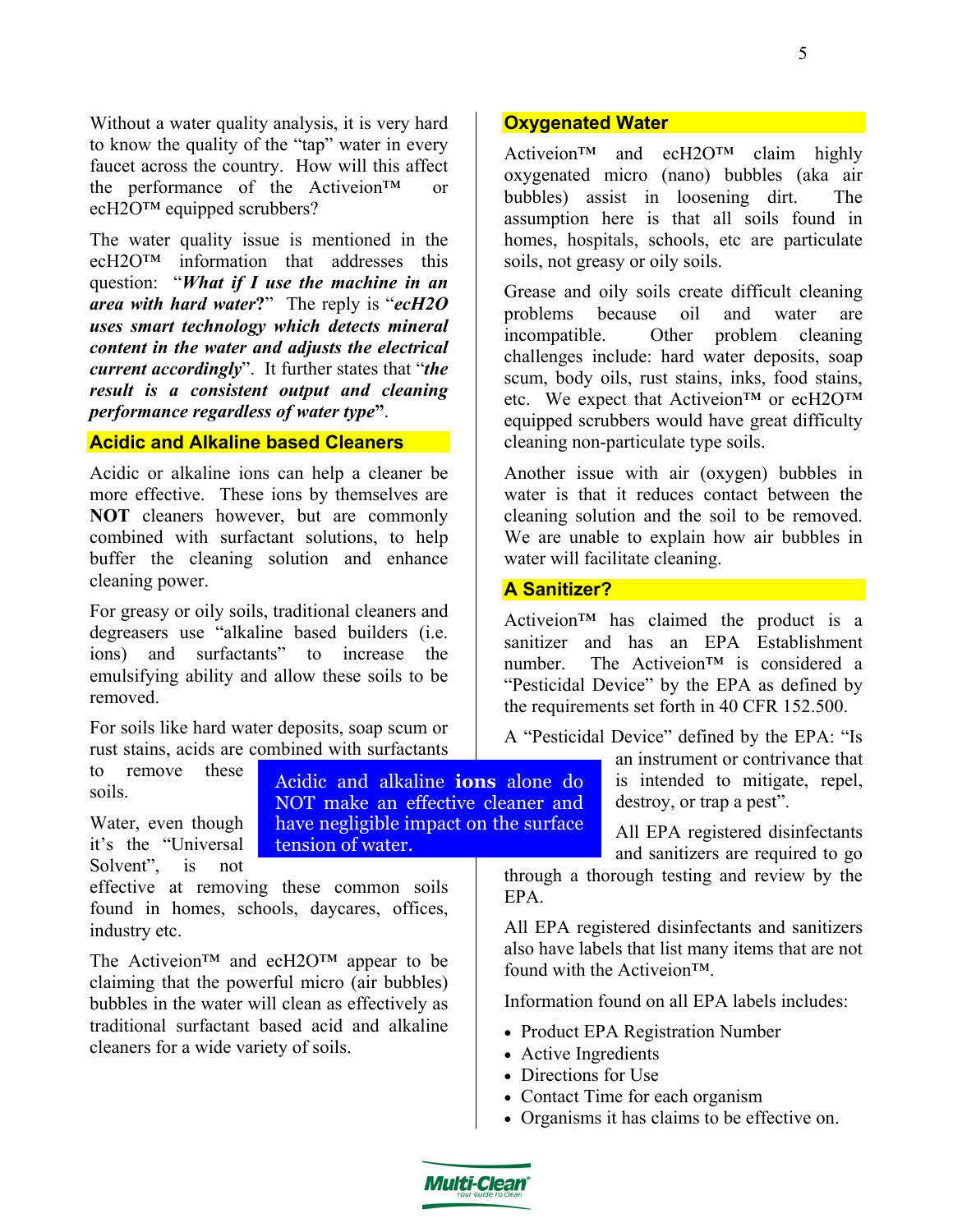- Whether it was tested in the presence of organic matter, and at what level.
- Is a pre-cleaning step required for gross filth.
- Water hardness in which testing was done
- Does it clean and sanitize in one step or is a pre-cleaning step required.

Since the Activeion™ is registered only as a Pesticidal Device, the above information is not available to the end user.

#### **Measuring Cleaning Performance**

How a cleaner performs depends on many things. Standard test methods have been developed that measure the effectiveness of a cleaner. Green Seal®, a non-profit organization which certifies products as being "Environmentally Preferable" as well as the EPA's Design for the Environment program have both embraced performance as part of the measurement on whether a hard surface cleaner can be certified as "green". This is simply recognition that the product must actually clean to be green certified. For example:

# **The Green Seal® Standard GS-37, General Purpose Cleaners requires that a hard surface cleaner must meet the following requirements to become certified.**

**"**Each product shall clean common soils and surfaces in its category effectively, at the most dilute/least concentrated manufacturer-recommended dilution level for routine cleaning, as measured by the

following applicable standard test methods. Products shall be diluted, as required, just prior to testing using water from the cold tap at no more than 50ºF.

**3.1.1 General-Purpose Cleaners**. The product shall remove at least 80% of the particulate soil in ASTM D4488-95, A5.

No information of cleaning performance as defined by the above ASTM procedure has been published. Nor are these devices

registered by Green Seal® or other certifier of "Environmentally Preferred Products".

Public information on the ecH2O™ equipped scrubbers indicates that Aspen Research, an independent testing lab had conducted efficacy trials substantiating performance. Much of the other performance related information seems to rely on user testimonials.

#### **Summary:**

In summary, there are several questions that are not addressed by the marketing information on Activeion™ sprayers or ecH2O™ equipped scrubbers.

- 1. How do the vast differences in regional water quality and impurity levels impact the quality and performance of this cleaner?
- 2. How does removal of impurities (softening, deionizing or Reverse Osmosis) from tap water impact the quality and performance of this device?
- 3. What minimum level of impurities in the tap water need to be present for this system to work consistently?
- 4. Since it is well known that traditional

The high surface tension of water is the result of cohesive forces that attract **water** molecules to one another. The property makes plain water a poor cleaner.

cleaners work by reducing the surface tension of water, what impact, if any does the

Activeion™ or ecH2O™ have on the surface tension of water?

- 5. How effective is it on the following commonly found soils: oily & greasy soils, soap scum, hard water deposits, rust stains, petroleum or vegetable oils, etc.
- 6. How do I know that this device cleans and sanitizes any better than just using water and a good quality micro-fiber cloth?

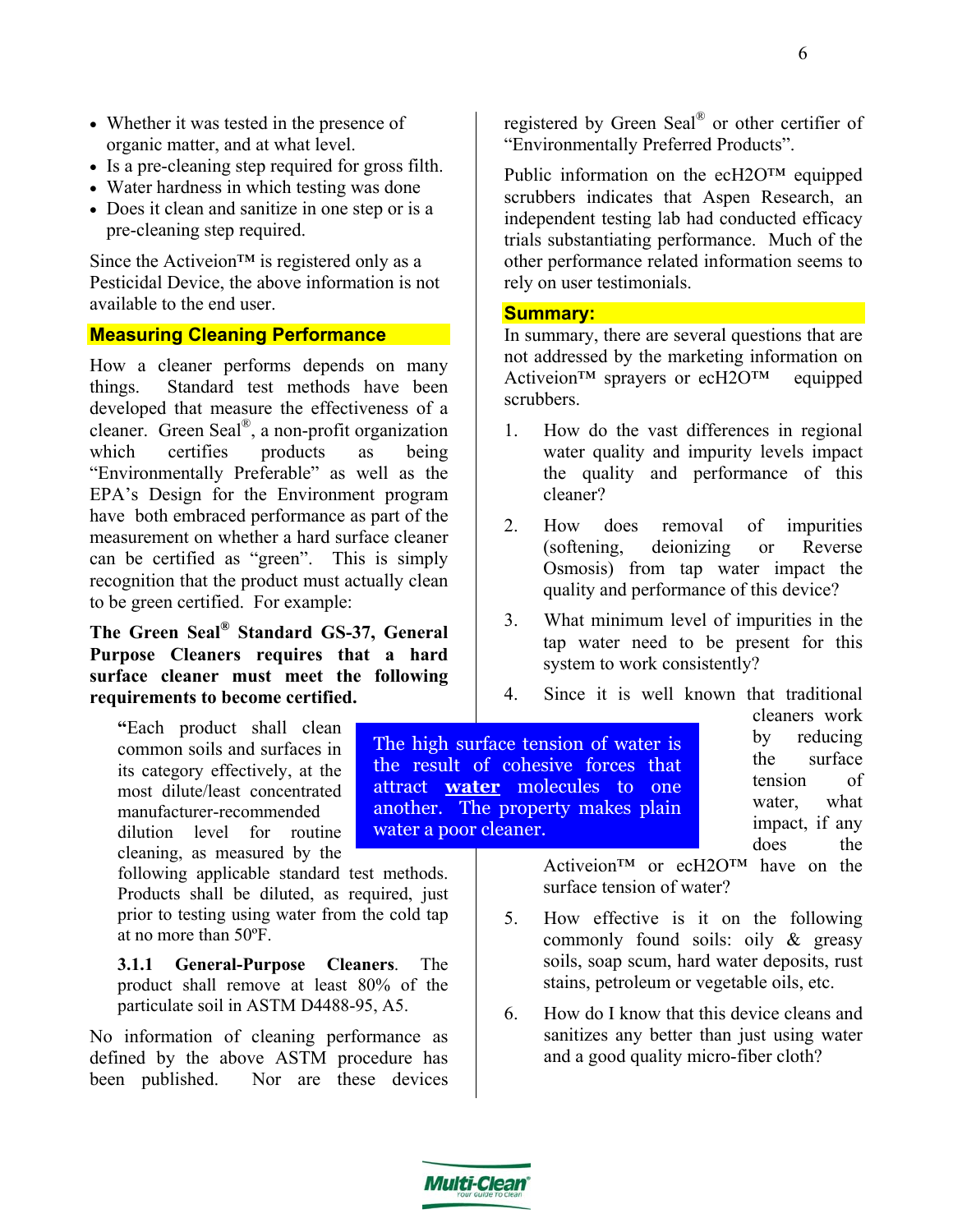

# **Demonstrating Surface Tension**



 $\frac{1}{2}$  Plain water has a high surface tension so it tends to bead up on surfaces. Water molecules like to stick together and resist spreading and penetrating surfaces. This makes water a poor cleaner on surfaces.

When the Activeion™ water solution is sprayed on a vinyl tile surface, it also beads up on the surface similarly to  $\blacksquare$ ordinary water. The fine atomization of the water when sprayed makes it look slightly different than the larger droplets deposited by an eyedropper (above).





Adding a miniscule amount of a surfactant compound causes immediate spreading of the water over the surface. This shows the dramatic surface tension reduction that occurs due to the magic of surfactants. Now a true cleaning solution is made that penetrates and lifts soils from surfaces.